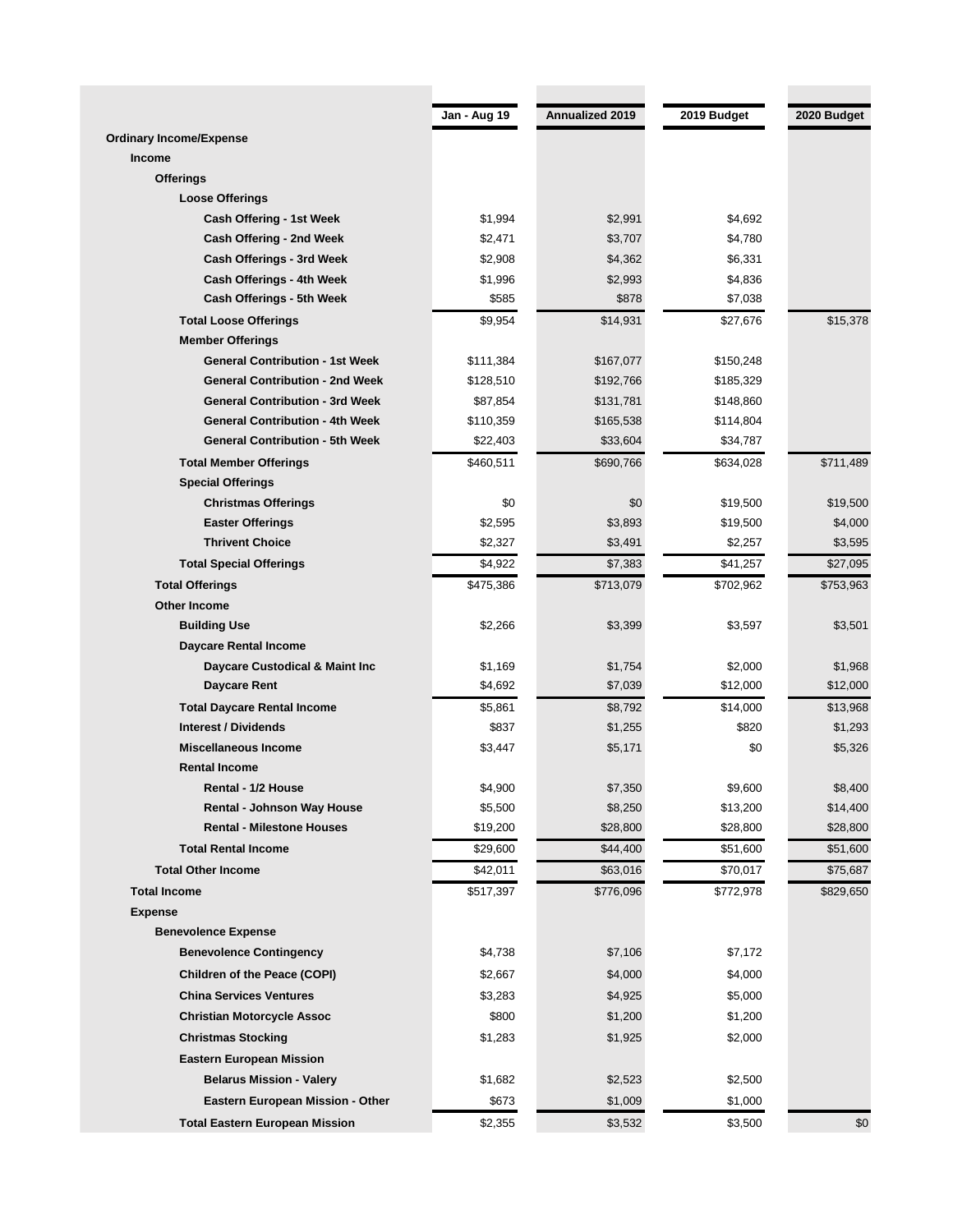| <b>Epiphany Fellowship</b>                   | \$820    | \$1,230  | \$1,000  |          |
|----------------------------------------------|----------|----------|----------|----------|
| <b>Family Promise</b>                        | \$1,400  | \$2,100  | \$2,100  |          |
| <b>FCCCS Utah-Samoan Church</b>              | \$1,333  | \$2,000  | \$2,000  |          |
| Good News Jail & Prison Ministr              | \$835    | \$1,252  | \$1,250  |          |
| <b>Good Samaritan</b>                        | \$1,600  | \$2,400  | \$2,400  |          |
| <b>International Health Partners</b>         |          |          |          |          |
| <b>Tanzania Mission Trip</b>                 | \$2,100  | \$3,150  | \$3,500  |          |
| <b>International Health Partners - Other</b> | \$933    | \$1,400  | \$1,400  |          |
| <b>Total International Health Partners</b>   | \$3,033  | \$4,550  | \$4,900  | \$0      |
| <b>InterVarsity Christian Fellowsh</b>       | \$1,600  | \$2,400  | \$2,400  |          |
| <b>LCMC - Intermountain</b>                  | \$800    | \$1,200  | \$1,200  |          |
| <b>LCMC - National</b>                       | \$4,667  | \$7,000  | \$7,000  |          |
| <b>Monterrey Mex Mission</b>                 | \$120    | \$180    | \$1,200  |          |
| <b>Pregnancy Resource Center</b>             | \$2,736  | \$4,105  | \$4,100  |          |
| <b>Rescue Mission</b>                        | \$800    | \$1,200  | \$1,200  |          |
| <b>Royal Family KIDS</b>                     | \$2,000  | \$3,000  | \$3,000  |          |
| <b>Standing Together</b>                     | \$800    | \$1,200  | \$1,200  |          |
| <b>Viet Nam Mission</b>                      | \$2,333  | \$3,500  | \$3,500  |          |
| <b>Vine Institute/ Mission Door</b>          | \$2,667  | \$4,000  | \$4,000  |          |
| <b>Unbudgeted Mission Funds</b>              | \$0      | \$0      | \$4,975  |          |
| <b>Total Benevolence Expense</b>             | \$42,670 | \$64,005 | \$70,296 | \$75,396 |
| <b>Building &amp; Properties</b>             |          |          |          |          |
| <b>Utilities</b>                             |          |          |          |          |
| <b>Electricity - Church</b>                  | \$12,525 | \$18,787 | \$21,862 | \$19,368 |
| <b>Electricity - House of Prayer</b>         | \$268    | \$402    |          | \$415    |
| Gas                                          | \$3,555  | \$5,332  | \$6,423  | \$5,497  |
| <b>Security</b>                              | \$2,462  | \$3,693  | \$4,036  | \$3,807  |
| Sewer                                        | \$109    | \$164    | \$164    | \$169    |
| <b>Telephone</b>                             | \$2,146  | \$3,219  | \$2,825  | \$3,319  |
| <b>Waste Disposal</b>                        | \$991    | \$1,486  | \$1,410  | \$1,532  |
| Water                                        | \$3,921  | \$5,881  | \$7,000  | \$6,063  |
| <b>Total Utilities</b>                       | \$25,976 | \$38,964 | \$43,720 | \$40,170 |
| <b>Total Building &amp; Properties</b>       | \$25,976 | \$38,964 | \$43,720 | \$40,170 |
| <b>Business Expense</b>                      |          |          |          |          |
| <b>Jeff Stephenson</b>                       | \$1,200  | \$1,799  | \$1,500  | \$1,500  |
| Jolyn Dickerson                              | \$410    | \$615    | \$1,500  | \$1,500  |
| <b>Pastor James Wakefield</b>                | \$2,109  | \$3,164  | \$4,750  | \$4,750  |
| <b>Pastor Jeff Tally</b>                     | \$2,219  | \$3,328  | \$4,750  | \$4,750  |
| <b>Pastor Susan Westland</b>                 | \$4,251  | \$6,376  | \$4,750  | \$4,750  |
| <b>Total Business Expense</b>                | \$10,188 | \$15,282 | \$17,250 | \$17,250 |
| <b>Expense Transfers</b>                     |          |          |          |          |
| <b>Family Ministry</b>                       | \$7,333  | \$11,000 | \$11,000 | \$11,000 |
| <b>Total Expense Transfers</b>               | \$7,333  | \$11,000 | \$11,000 | \$11,000 |
| <b>Facilities &amp; Maintenance</b>          |          |          |          |          |
| <b>Facility Equipment Expense</b>            | \$1,617  | \$2,425  | \$2,000  | \$2,000  |
| <b>Facility Improvements</b>                 | \$1,407  | \$2,111  | \$6,000  | \$12,000 |
| <b>Facility Supplies</b>                     | \$3,824  | \$5,735  | \$3,500  | \$4,800  |
| <b>General Repairs &amp; Maintenance</b>     | \$3,100  | \$4,650  | \$3,000  | \$3,000  |
| <b>Grounds Care</b>                          | \$906    | \$1,359  | \$2,000  | \$2,000  |
| <b>HVAC Repair &amp; Expenses</b>            | \$1,608  | \$2,412  | \$1,500  | \$2,000  |
|                                              |          |          |          |          |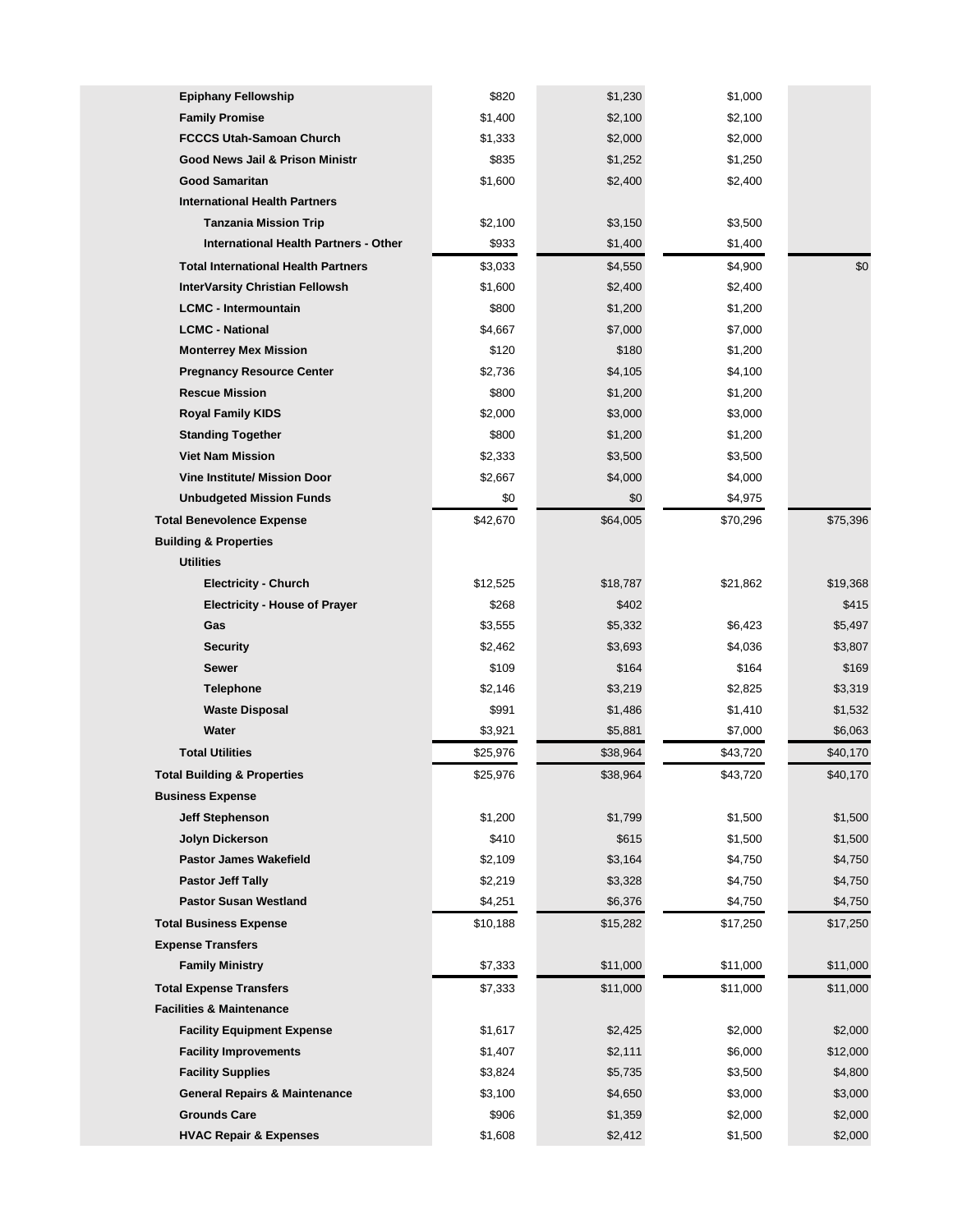| <b>Lighting / Electrical Repair</b>           | \$446     | \$669     | \$1,000   | \$1,000   |
|-----------------------------------------------|-----------|-----------|-----------|-----------|
| Miscellaneous R&M                             | \$927     | \$1,390   | \$1,000   | \$1,000   |
| <b>Parking Lot Upkeep</b>                     | \$40      | \$60      | \$1,000   | \$1,000   |
| <b>Security System</b>                        | \$954     | \$1,431   | \$1,200   | \$1,200   |
| <b>Snow Removal</b>                           | \$2,137   | \$3,205   | \$3,500   | \$3,500   |
| <b>Vehicle Repairs &amp; Expense</b>          | \$705     | \$1,057   | \$500     | \$500     |
| <b>Total Facilities &amp; Maintenance</b>     | \$17,670  | \$26,505  | \$26,200  | \$34,000  |
| <b>Insurance &amp; Taxes</b>                  |           |           |           |           |
| <b>Property Tax</b>                           | \$0       | \$0       | \$5,100   | \$5,000   |
| Property/Vehicle/Pastor Liab.                 | \$13,099  | \$19,648  | \$18,000  | \$17,000  |
| <b>Total Insurance &amp; Taxes</b>            | \$13,099  | \$19,648  | \$23,100  | \$22,000  |
| <b>Meetings &amp; Conferences</b>             |           |           |           |           |
| <b>LCMC Convention</b>                        | \$30      | \$44      | \$1,000   | \$1,000   |
| <b>Leaderhip Training - Members</b>           | \$0       | \$0       | \$500     | \$500     |
| <b>Total Meetings &amp; Conferences</b>       | \$30      | \$44      | \$1,500   | \$1,500   |
| <b>Membership Events &amp; Expenses</b>       |           |           |           |           |
| <b>Adult Education</b>                        | \$47      | \$71      | \$2,000   | \$1,000   |
| <b>Evangelical Marketing/Banners</b>          | \$1,668   | \$2,502   | \$2,000   | \$2,500   |
| <b>Fellowship Events</b>                      | \$208     | \$312     | \$500     | \$500     |
| <b>Hospitality / Shepherd's Care</b>          | \$166     | \$250     | \$1,000   | \$1,000   |
| <b>Offering Envelopes &amp; Equipment</b>     | \$1,010   | \$1,515   | \$500     | \$1,000   |
| <b>Picnic/Campout</b>                         | \$573     | \$860     | \$400     | \$900     |
| <b>Prayer Ministry</b>                        | \$0       | \$0       | \$50      | \$3,050   |
| <b>Stephen Ministry</b>                       | \$361     | \$542     | \$4,000   | \$500     |
| <b>Total Membership Events &amp; Expenses</b> | \$4,035   | \$6,053   | \$10,450  | \$10,450  |
| <b>Office Expenses</b>                        |           |           |           |           |
| <b>Background Checks</b>                      | \$162     | \$243     | \$300     | \$300     |
| <b>Bank Charges</b>                           | \$2,085   | \$3,128   | \$1,300   | \$3,500   |
| <b>Computer Software/Website</b>              | \$3,520   | \$5,280   | \$6,000   | \$6,000   |
| <b>Copy Machine/Lease/Maint</b>               | \$1,041   | \$1,561   | \$2,000   | \$1,600   |
| Misc. Expenses                                | \$4       | \$6       | \$150     | \$100     |
| <b>Office Equipment &amp; Repair</b>          | \$0       | \$0       | \$800     | \$500     |
| Postage                                       | \$611     | \$916     | \$1,000   | \$1,000   |
| <b>Staff Expense</b>                          | \$8       | \$12      | \$200     | \$200     |
| <b>Supplies</b>                               | \$1,492   | \$2,239   | \$2,700   | \$2,500   |
| <b>Visa Rebate Account</b>                    | $-$ \$696 | $-$1,044$ | $-$1,260$ | $-$1,100$ |
| <b>Total Office Expenses</b>                  | \$8,228   | \$12,341  | \$13,190  | \$14,600  |
| <b>Personnel Expenses</b>                     |           |           |           |           |
| <b>Nursery</b>                                | \$1,974   | \$2,961   | \$2,100   | \$3,000   |
| <b>Office Staff</b>                           |           |           |           |           |
| <b>Benefits - Staff</b>                       | \$14,403  | \$21,604  | \$23,795  | \$27,125  |
| <b>Payroll Taxes - Staff</b>                  | \$12,106  | \$18,159  | \$16,474  | \$17,837  |
| Salary & Wages - Staff                        | \$146,951 | \$220,426 | \$213,201 | \$233,167 |
| <b>Total Office Staff</b>                     | \$173,459 | \$260,189 | \$253,470 | \$278,129 |
| Pastor                                        |           |           |           |           |
| J. Tally                                      |           |           |           |           |
| J. Tally - Retirement                         | \$4,231   | \$6,346   | \$6,346   | \$6,600   |
| J. Tally - Salary                             | \$42,309  | \$63,463  | \$63,463  | \$66,001  |
| <b>Total J. Tally</b>                         | \$46,540  | \$69,809  | \$69,809  | \$72,601  |
| J. Wakefield                                  |           |           |           |           |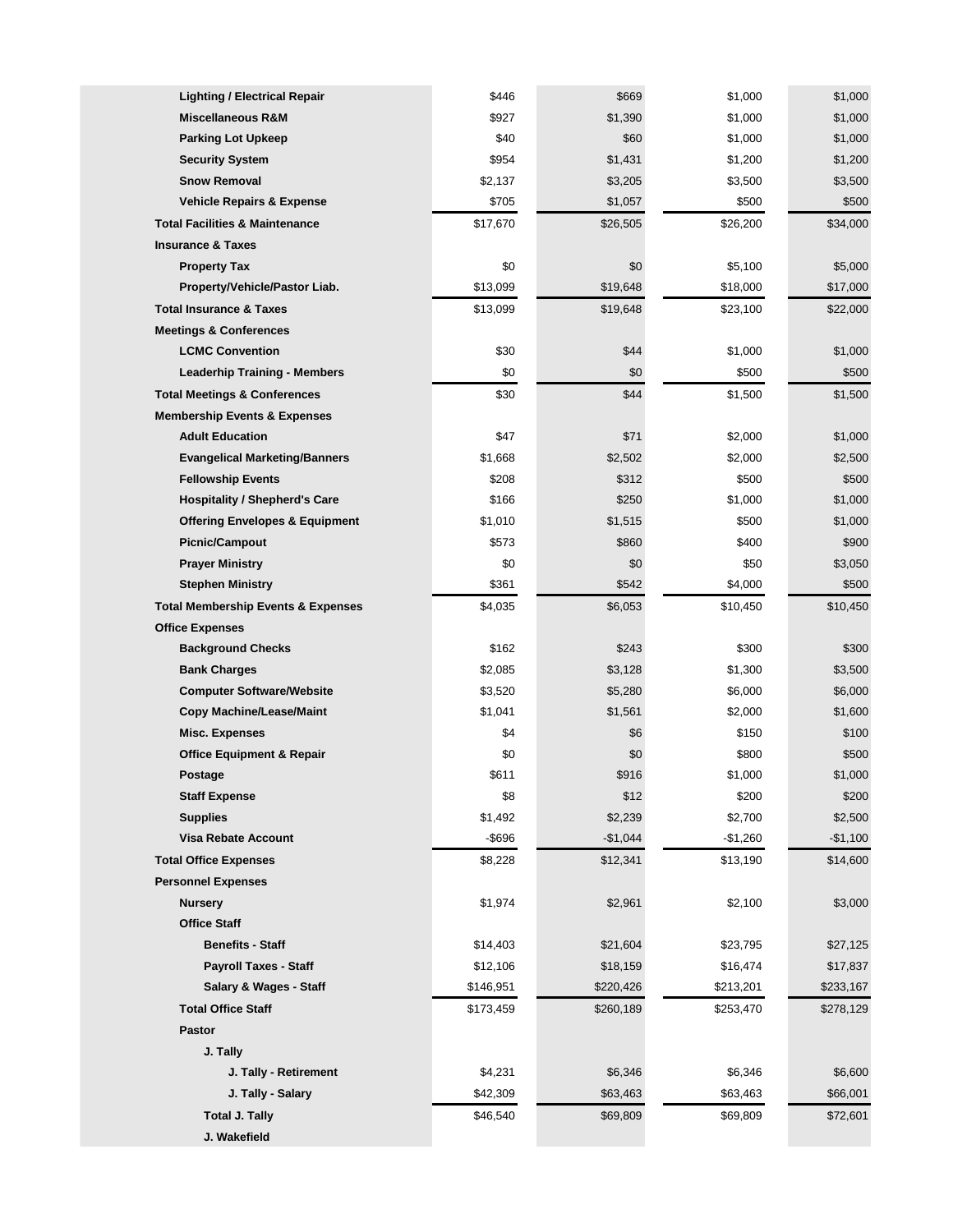| J. Wakefield - Retirement                  | \$4,946   | \$7,418   | \$7,418   | \$7,789   |
|--------------------------------------------|-----------|-----------|-----------|-----------|
| J. Wakefield - Salary                      | \$49,456  | \$74,184  | \$74,184  | \$77,893  |
|                                            |           |           |           |           |
| <b>Total J. Wakefield</b>                  | \$54,401  | \$81,602  | \$81,602  | \$85,682  |
| S. Westland                                |           |           |           |           |
| S. Westland - Retirement                   | \$3,953   | \$5,930   | \$5,930   | \$6,167   |
| S. Westland - Salary                       | \$39,534  | \$59,301  | \$59,301  | \$61,673  |
| <b>Total S. Westland</b>                   | \$43,488  | \$65,232  | \$65,232  | \$67,840  |
| <b>Medical - Pastors</b>                   | \$14,334  | \$21,501  | \$24,205  | \$21,750  |
| <b>SE Taxes - Pastors</b>                  | \$10,044  | \$15,066  | \$15,066  | \$15,726  |
| <b>Total Pastor</b>                        | \$168,807 | \$253,210 | \$255,914 | \$263,599 |
| <b>Payroll Services</b>                    | \$396     | \$593     | \$396     | \$600     |
| <b>Work Comp Insurance</b>                 | \$1,388   | \$2,082   | \$1,018   | \$2,100   |
| <b>Worship Leaders</b>                     | \$11,021  | \$16,531  | \$17,400  | \$18,000  |
| <b>Total Personnel Expenses</b>            | \$357,044 | \$535,566 | \$530,298 | \$565,428 |
| <b>Professional Services</b>               |           |           |           |           |
| <b>Accounting</b>                          | \$4,908   | \$7,361   | \$7,000   | \$7,500   |
| <b>Total Professional Services</b>         | \$4,908   | \$7,361   | \$7,000   | \$7,500   |
| <b>Rentals</b>                             |           |           |           |           |
| <b>Repairs &amp; Maintenance</b>           |           |           |           |           |
| 1/2 House R&M                              | \$871     | \$1,306   | \$1,000   | \$1,000   |
| Johnson Way House R&M                      | \$102     | \$153     | \$1,000   | \$1,000   |
| Milestone #1 R&M                           | \$43      | \$65      | \$1,000   | \$1,000   |
| Milestone #2 R&M                           | -\$786    | $-$1,179$ | \$1,000   | \$1,000   |
| <b>Total Repairs &amp; Maintenance</b>     | \$230     | \$345     | \$4,000   | \$4,000   |
| <b>Utilities</b>                           |           |           |           |           |
| <b>1/2 House Utilities</b>                 |           |           |           |           |
| 1/2 House - Electric/Gas                   | \$29      | \$44      | \$800     | \$100     |
| 1/2 House - Water/Sewer                    | \$521     | \$781     | \$0       | \$800     |
| <b>Total 1/2 House Utilities</b>           | \$550     | \$824     | \$800     | \$900     |
| Johnson Way House - Utilities              |           |           |           |           |
| Johnson Way - Electric/Gas                 | \$128     | \$192     | \$1,000   | \$200     |
| Johnson Way - Water/Sewer                  | \$501     | \$752     | \$0       | \$800     |
| <b>Total Johnson Way House - Utilities</b> | \$629     | \$944     | \$1,000   | \$1,000   |
| Milestone #1 - Water/Sewer                 | \$1,009   | \$1,514   | \$1,600   | \$1,600   |
| Milesstone #2 - Water/Sewer                | \$525     | \$787     | \$1,000   | \$800     |
| <b>Total Utilities</b>                     | \$2,713   | \$4,069   | \$4,400   | \$4,300   |
| <b>Total Rentals</b>                       | \$2,943   | \$4,414   | \$8,400   | \$8,300   |
| <b>Worship Expenses</b>                    |           |           |           |           |
| <b>Altar Guild</b>                         | \$1,339   | \$2,008   | \$2,000   | \$2,000   |
| <b>Dance Ministry</b>                      | \$161     | \$241     | \$500     | \$500     |
| Instrumental                               | \$2,048   | \$3,071   | \$2,500   | \$3,000   |
| <b>Music Development</b>                   | \$316     | \$475     | \$1,500   | \$1,500   |
| <b>Music Subscription/Copyright</b>        | \$1,461   | \$2,192   | \$1,500   | \$1,500   |
| <b>Purchase/Repair Equip</b>               | \$208     | \$312     | \$250     | \$250     |
| Seasonal                                   | \$69      | \$104     | \$500     | \$500     |
| <b>Sound Ministry</b>                      | \$857     | \$1,286   | \$750     | \$750     |
| <b>Worship Support</b>                     | \$1,076   | \$1,614   | \$600     | \$1,000   |
| <b>Total Worship Expenses</b>              | \$7,535   | \$11,302  | \$10,100  | \$11,000  |
| Total Expense                              | \$501,659 | \$752,488 | \$772,504 | \$818,594 |
|                                            |           |           |           |           |